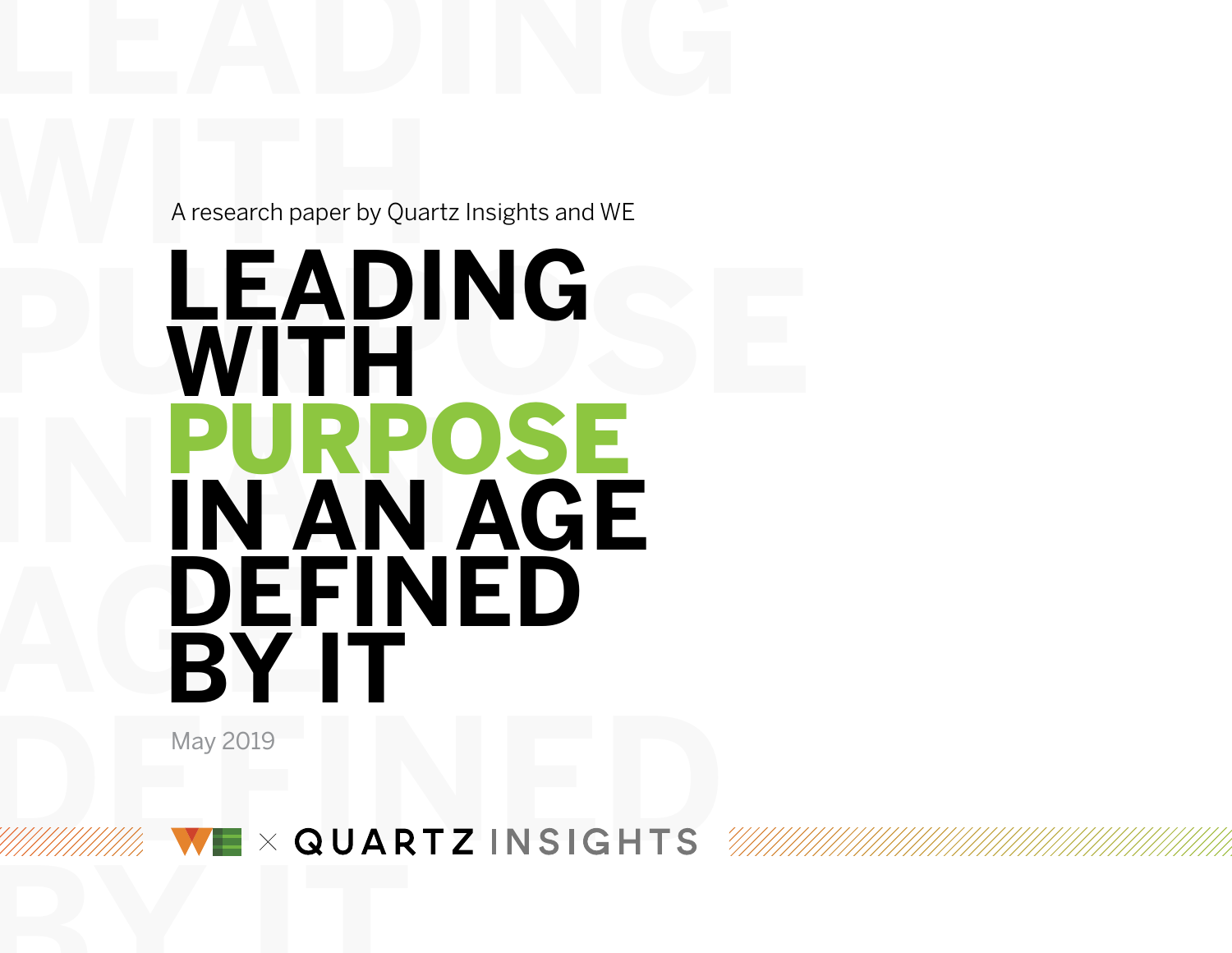# **ABOUT THIS** RESEARCH

Q uartz Insights and WE embarked on a<br>
research study of executive leaders and organization stakeholders to identify and explore key trends in the brand purpose landscape.

The global research included a survey of 254 anonymous management and C-suite leaders across industries and geographies. The majority of respondents say that they are already part of an organization that has a clearly defined purpose that resonates with society, employees, or both. Just under a third reported that their organization is regarded as a model for purpose leadership.

The research also included 15 in-depth interviews with purpose-driven leaders across corporations, nonprofits, and government organizations. These interviews provided qualitative texture to complement the survey research, and called attention to the compelling leaders and leadership movements inspiring society.

The findings unearthed critical insights around the rising economic and social urgency of purpose, and point to actionable steps leaders can adopt to define and sustain a purpose strategy.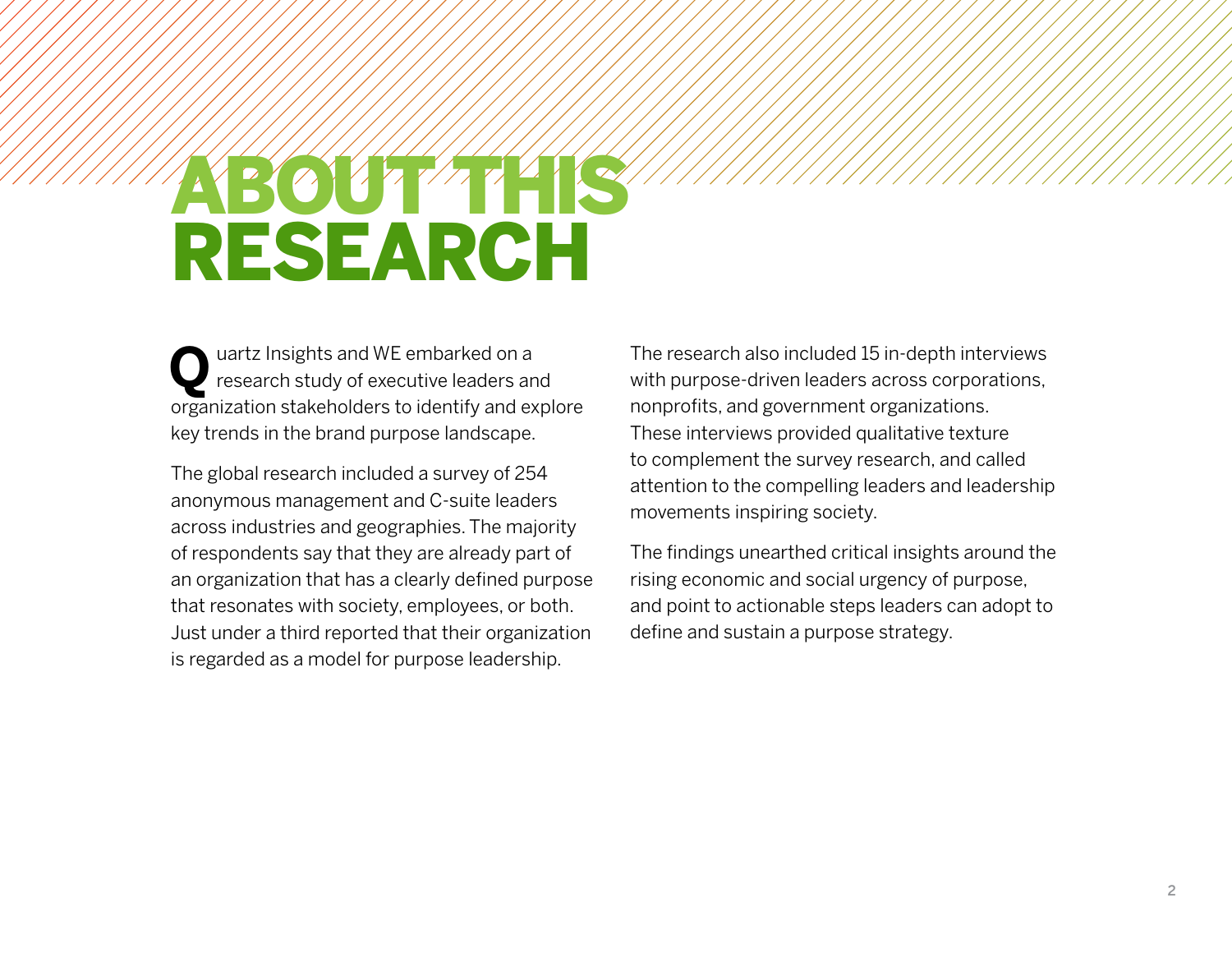# TABLE OF CONTENTS

|                                                                   | <b>PAGE</b> |
|-------------------------------------------------------------------|-------------|
| 1 THERE IS AN UNMATCHED URGENCY<br>AROUND PURPOSE LEADERSHIP      | $4 - 5$     |
| 2 TACKLING THE WORLD'S GREATEST<br><b>CHALLENGES WITH PURPOSE</b> | $6 - 9$     |
| <b>3</b> THE QUALITIES OF<br><b>PURPOSE LEADERS</b>               | $10 - 16$   |
| 4 HOW TO BUILD A PURPOSE<br><b>THAT ENDURES</b>                   | $17 - 20$   |
| <b>5</b> PURPOSE WILL BE A<br><b>BRAND'S SURVIVAL TOOL</b>        | $21 - 22$   |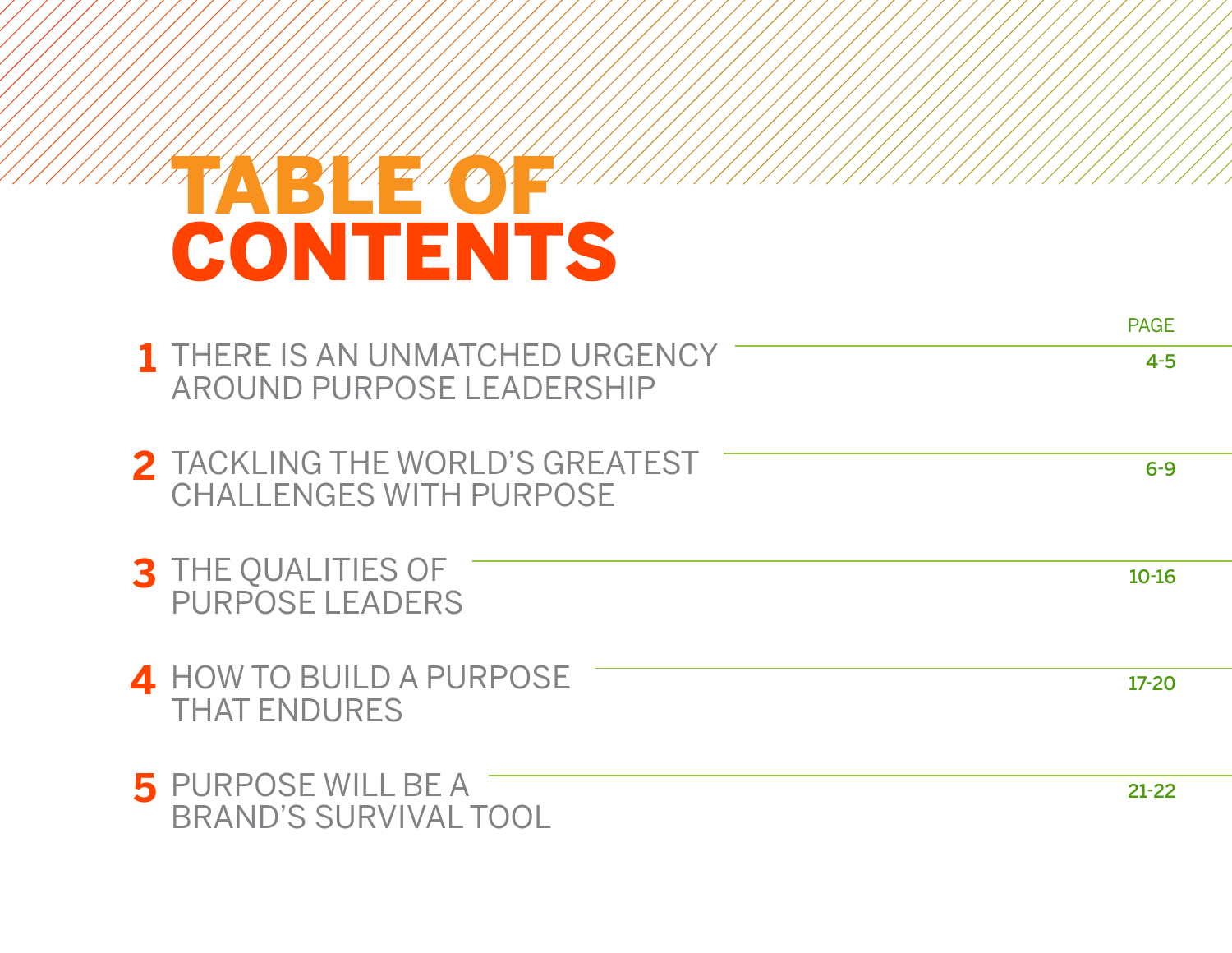# <span id="page-3-0"></span>LEADERS AN **PUNMATCHED 1 MANURGENCY LEADERSHIP SECOND** Sector-brands<br>
ERPOSE SECTION These issues and massive, for but<br>
CADERSHIP CADERSHIP Security and should **PURPOSE THERE IS AN UNMATCHED 1URGENCY AROUND PURPOSE LEADERSHIP**



We've reached an inflection point for defining the role of businesses in society. It's no longer sufficient for brands and corporations to focus on maximizing profit at the expense of social good. The public is increasingly looking to the private sector—brands, companies, and organizations—to respond to issues like inequality, climate change, and immigration reform. These issues are simply too big, and their ramifications too massive, for businesses to dismiss. The idea that [companies](https://we-worldwide-arhxo0vh6d1oh9i0c.stackpathdns.com/media/444253/bim2018-whitepaper-web-final.pdf)  [can and should have a broader social impact](https://we-worldwide-arhxo0vh6d1oh9i0c.stackpathdns.com/media/444253/bim2018-whitepaper-web-final.pdf) is transforming how and by whom society's greatest issues are addressed.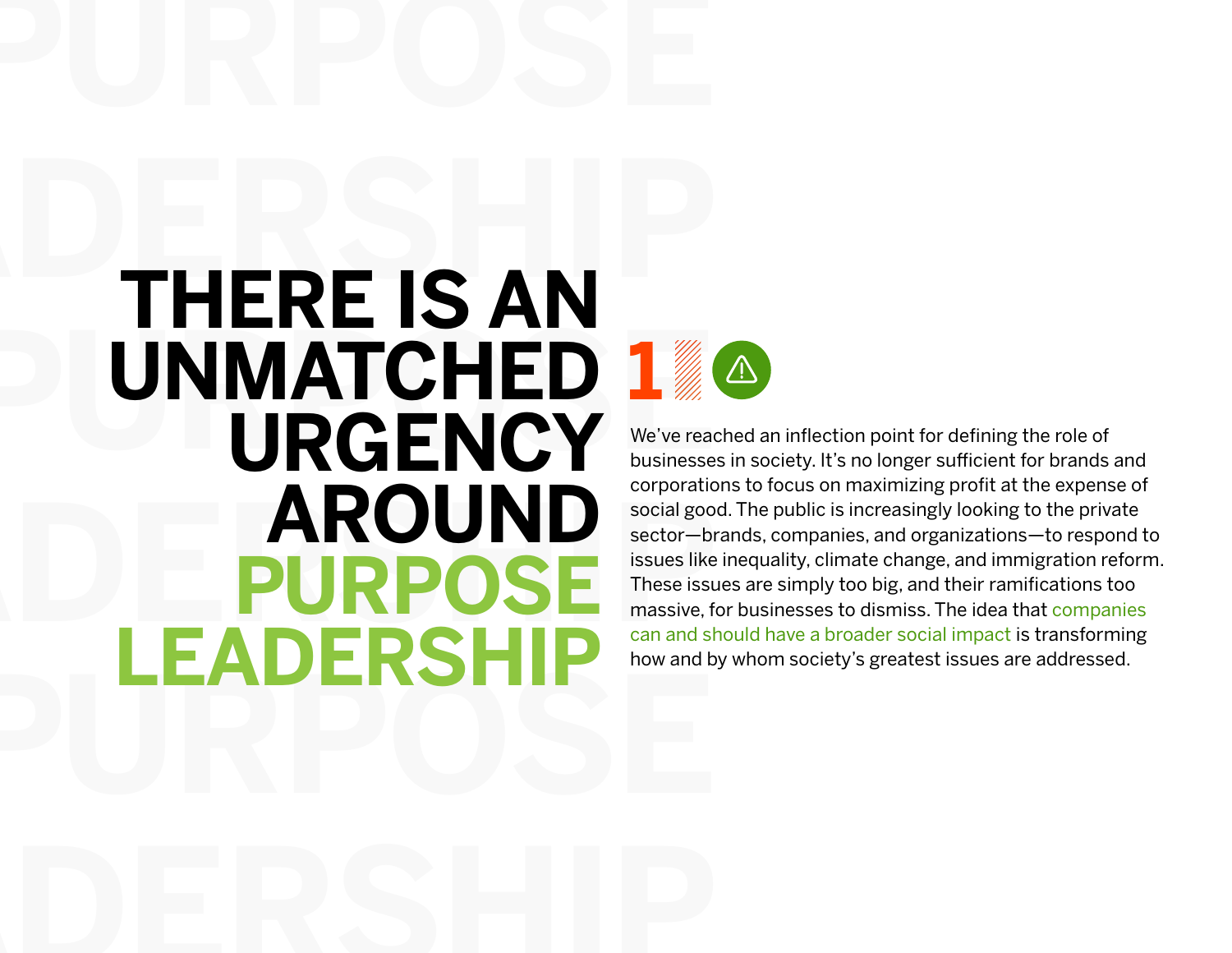**F** or starters, nearly three-quarters of survey respondents believe purpose will become more important over the coming year and that business strategy and purpose strategy will be more connected than ever before. What's more, 63% believe brands currently play a positive role in society and 64% believe brands, rather than governments, are primarily responsible for driving social change. Given the geographic spread of respondents, it is clear that these sentiments extend beyond the US.

believe brands, rather than governments, are

primarily responsible for driving social change.

Among interviewees there was general agreement on a unified idea of purpose:

#### Purpose is the why.

It is the story, soul, and values at an individual or group's core. Purpose is why an organization exists, and why it does what it does: its mission, vision, and motivation.

#### Purpose is a higher-order goal.

Purpose is not primarily about profitability. It must go beyond short-term self-interest.

#### Purpose affects every aspect of business.

It impacts an organization's communication strategy, how it conducts its core business, and how it engages and retains employees.

This is the foundation for thinking about how brands can effect change in light of some of the most pressing issues facing our society.

#### Purpose is the bottom line

## **73%**

believe purpose leadership will become as important as financial performance.

There is a powerful economic incentive for brands to adopt a purpose strategy—nearly threequarters of respondents think purpose leadership will become as important as an organization's financial performance. It is clear that long-term purpose strategy is essential to business strategy and is considered table stakes in today's corporate landscape.



Elizabeth Ricardo Public Relations Lead, Peet's Coffee

We're at a tipping point because of the extreme landscape of conversations around social issues. We're doubling down on what our values are.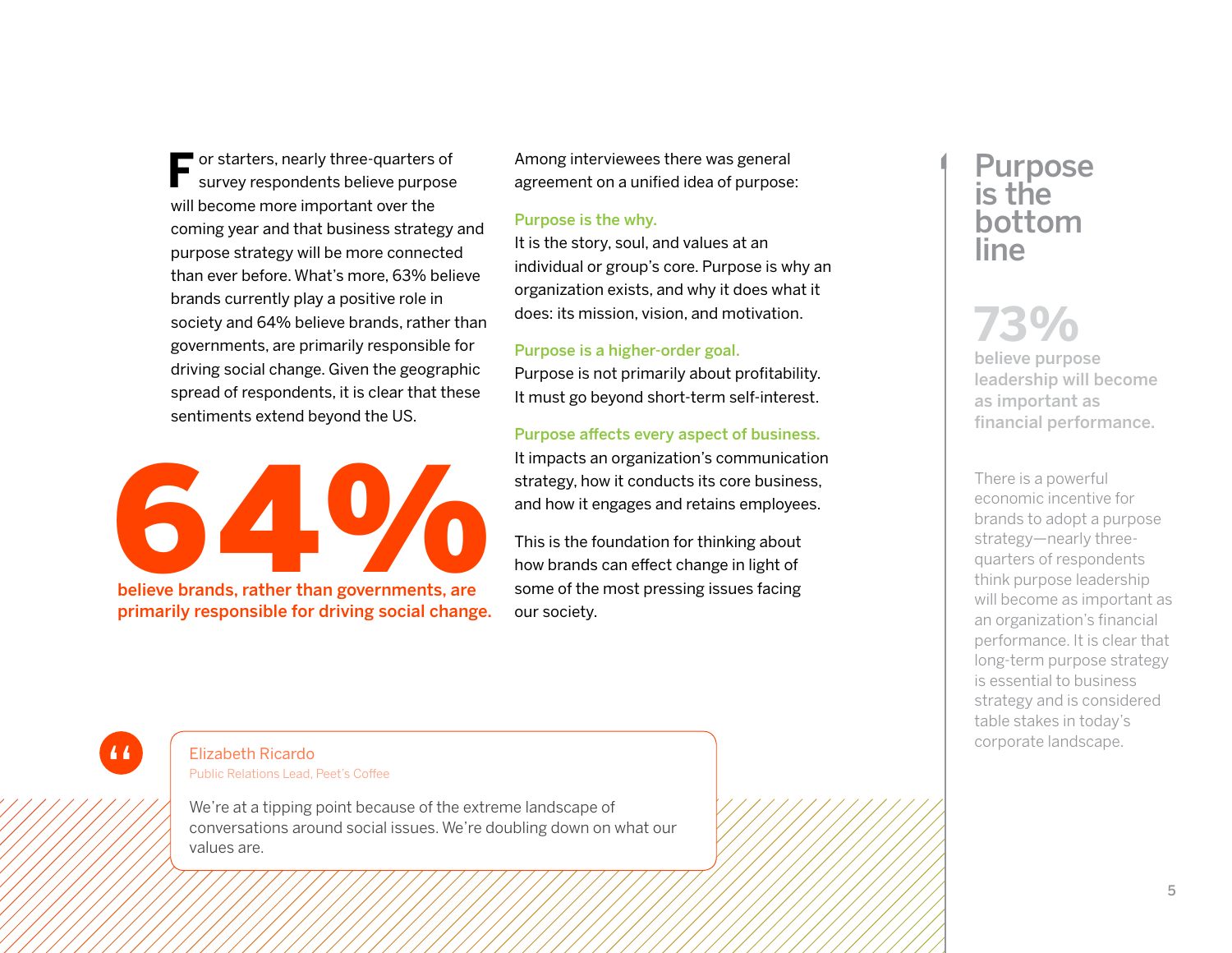# <span id="page-5-0"></span>**TACKLING** THE WORLD'S<br>GREATEST 2 ENGES<br> **CHALLENGES**<br> **CHALLENGES**<br> **CHALLENGES**<br> **CHALLENGES**<br> **CHALLENGES**<br> **CHALLENGES**<br> **CHALLENGES**<br> **CHALLENGES**<br> **CHA** WITH **WITH TACKLING THE WORLD'S CHALLENGES WITH PURPOSE**



Respondents were asked to name the most critical issues purpose leadership should be prepared to address in 2019. Answers were vast and far-reaching: Gender equality, immigration reform, affordable education, and digital privacy were among those that made the list. Three in particular rose to the fore: the environment, equality, and politics.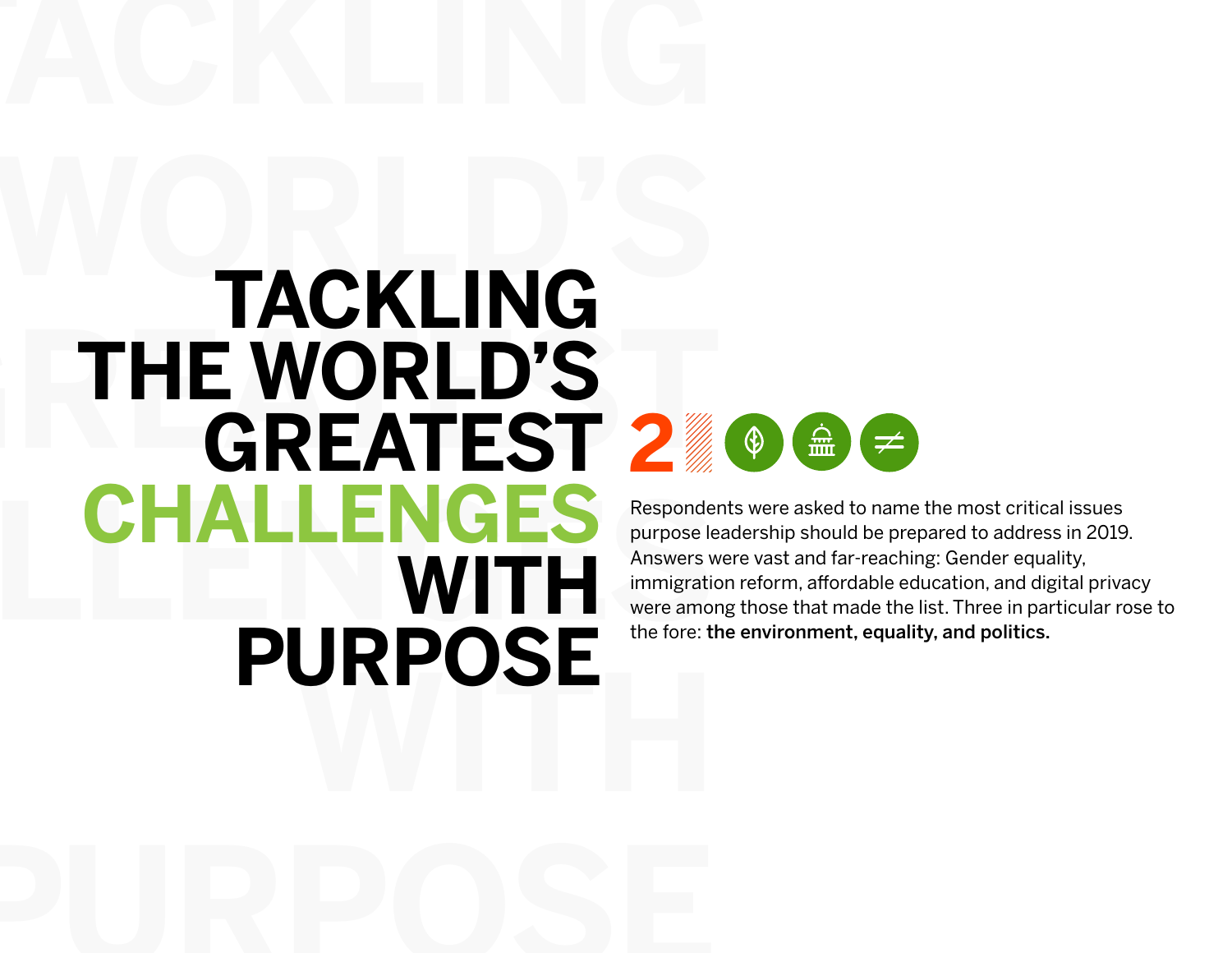hese three issues are more germane to a brand's survival than ever before. The proof is in the numbers: the majority of respondents agree that in 2019 organizations will engage with critical issues—they will no longer avoid controversy and remain apolitical. Coupled with this, 65% think current social and political trends are pushing leaders to define their purpose and demanding organizations take a stand.

A growing expectation that brands should reflect the personal values of customers and employees means companies can no longer afford to sit on the fence. Organizations need to step up and be part of a larger, evolving conversation that shapes business from the inside out.

# think current social and political trends are

pushing leaders to define their purpose and demanding that organizations take a stand.

The environment is one such issue that requires immediate attention. The UN warns we have [just over a decade](https://www.theguardian.com/environment/2018/oct/08/global-warming-must-not-exceed-15c-warns-landmark-un-report) to respond to the threats of a changing environment. Companies won't be able to escape the physical effects of more extreme weather. Society will feel the economic pinch too: In 2018 alone, wildfires, hurricanes, and other natural disasters cost [the US economy \\$160 billion.](https://qz.com/1517738/natural-disasters-caused-160-billion-in-damage-in-2018/)

The destruction wreaked by such floods and fires have the capacity to devastate a company's earnings. The technology industry, for example, will need to contend with worsening California fires because of the danger they present to its Silicon Valley headquarters. The 2019 floods in the Midwest had devastating consequences for livestock producers and transporters some were wiped out entirely. Damaged supply chains from natural disasters have the potential to change how people consume nation-wide, and may even impact the profits of food suppliers and retailers around the world.

#### No longer neutral

## **84%**

agree that customers will demand greater transparency.

The research establishes an inextricable link between social issues and business strategy. Companies can no longer operate in a vacuum. As 84% of our respondents say, customers will demand greater transparency and assurance that the brands they support have a positive impact on society.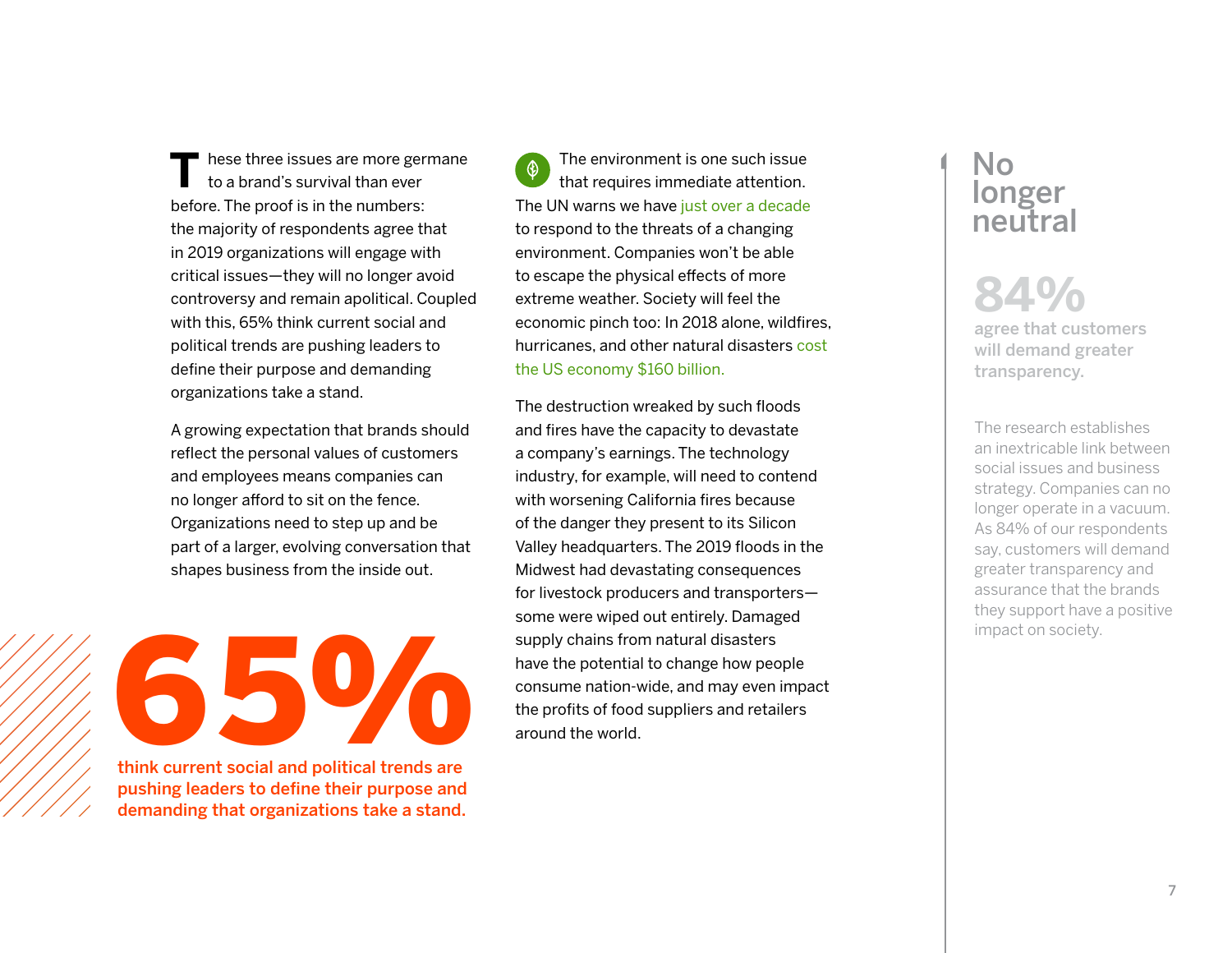These imminent dangers create a heightened sense of urgency around the imperative for action. As threats worsen, it will no longer be permissible for brands to sit on the sidelines. Brands can view this necessary action as an opportunity to define and shape a purpose strategy.

Inequality has entered the  $\overline{\phantom{a}}$ conversation like never before because its definition has taken on new meaning and resonance. No longer is inequality limited to gender, race, or even identity. Rather, it speaks to a broad sociological phenomenon of have and have not, of powerful and powerless. We are, perhaps, witnessing only the beginning of a major paradigm shift that seeks flatter, more egalitarian structures both inside and outside the workplace. There is a push for the proverbial 1% to spread their capital and resources.

It will therefore no longer be acceptable for brands to ignore widening inequality. Line items like CEO compensation and excessive corporate spending will be subject to

criticism from a more discerning public. Brands who appear to be gaining at the expense of society may alienate customers. There is also pressure from employees to act in ways that reflect organizational equality and respect. Companies should pay attention to employees and their needs, or risk attrition.

While there is general agreement among respondents that equality is a core issue, the segment of respondents that care most about this issue are also most likely to agree that purpose might be abandoned in times of economic uncertainty. Matters of inclusivity and diversity may be perceived as so-called "soft" issues—ones that can be neglected when corporate budgets are tight. Yet, a McKinsey [study shows](https://www.mckinsey.com/business-functions/organization/our-insights/delivering-through-diversity) that companies in the top quartile for diversity are 35% more likely to have financial returns above their industry median. Equality is good for business, and companies will need to take a proactive stance in adopting more inclusive practices.

#### Standing up for equality

In 2018, Nike made Colin Kaepernick the face of its new ad campaign with the slogan "Believe in something. Even if it means sacrificing everything." This reference was to Kaepernick's kneeling during the US national anthem before games to protest police brutality against black Americans. This slogan applies to Nike too: it sparked brand boycotts.

Despite the backlash, the ad proved a [shrewd](https://qz.com/1400583/modern-corporate-social-activism-looks-like-nikes-kaepernick-ad/)  [business move.](https://qz.com/1400583/modern-corporate-social-activism-looks-like-nikes-kaepernick-ad/) Younger Americans generally sided with Kaepernick—and nearly two-thirds of Nike's US customer base are [under 35](https://www.nytimes.com/2018/09/04/sports/nike-colin-kaepernick.html). What's more, Nike [received more than](https://www.bloomberg.com/news/articles/2018-09-04/kaepernick-campaign-created-43-million-in-buzz-for-nike-so-far)  [\\$43 million worth of](https://www.bloomberg.com/news/articles/2018-09-04/kaepernick-campaign-created-43-million-in-buzz-for-nike-so-far) free advertising.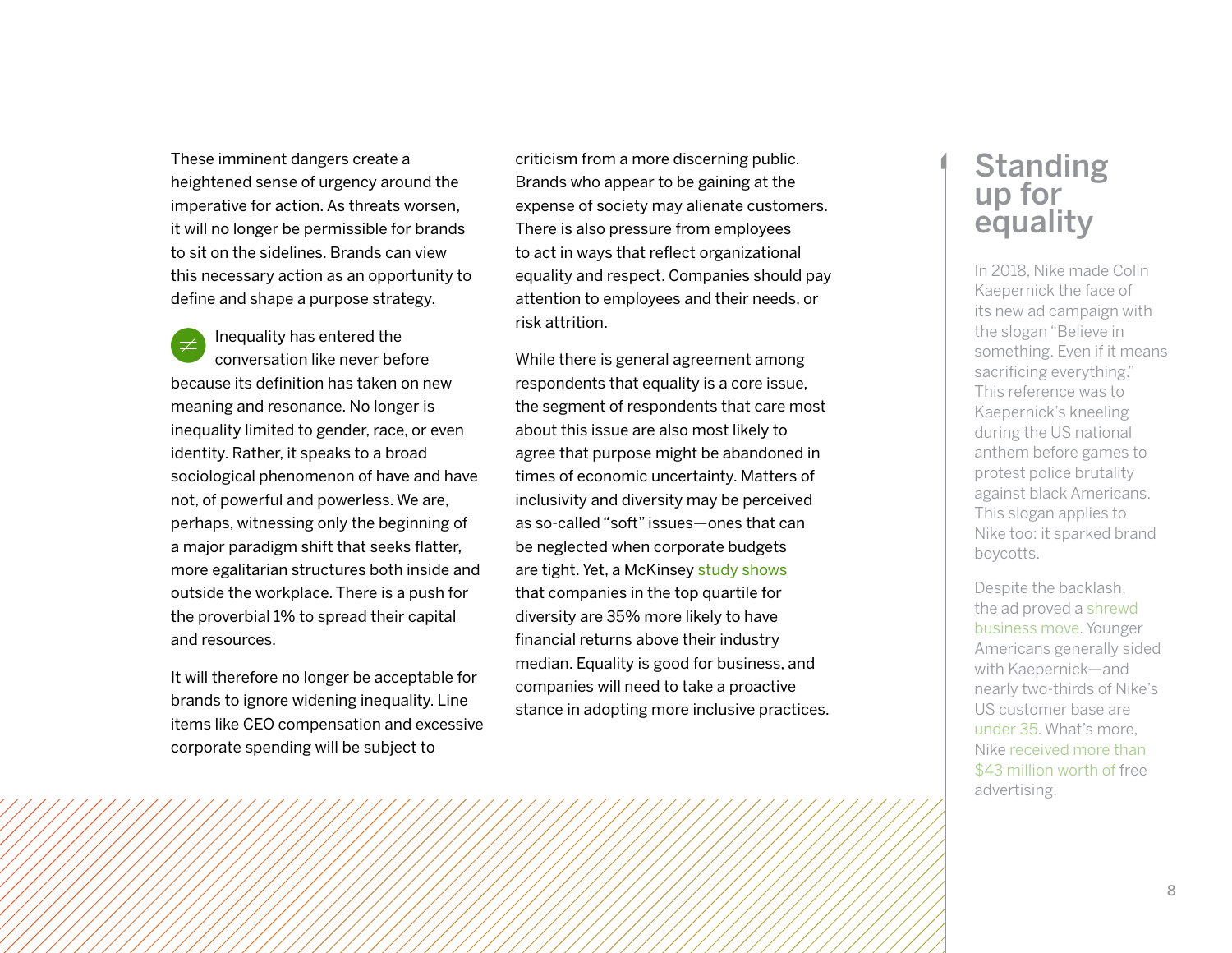Once considered a taboo in the  $\hat{m}$ corporate world, politics is now an inescapable part of business conversation, spilling over from the public sector. A number of business leaders we interviewed said changes in the political landscape were motivating brands to act with purpose.

While brands have traditionally been cautious about expressing a political point of view, the tides of social change

### **I think politically where the** country is going will influence purpose leadership. It may inspire additional companies to get involved. AA<br>"<br>cour"<br>purp

Lisa Parada

Director of Brand Strategy, Prudential

are shifting more rapidly than traditional legislators are willing or able to respond to. In turn, brands and purpose leaders are seizing upon a growing opportunity to lead the charge for unaddressed issues.

For instance, polling data indicate that [61%](https://news.gallup.com/poll/1645/guns.aspx)  [of Americans](https://news.gallup.com/poll/1645/guns.aspx) are in favor of stricter gun laws. While politicians have shied away

from taking action on this issue, brands are stepping up to fill the void. Bank of America, for example, has expressed that it will limit the number of clients on its roster that manufacture assault weapons for civilian use. Brands are poised to set new norms where traditional policymakers have failed.

In the face of these issues, brands shouldn't shy away from taking a stance—this is what leading with purpose is all about. Interviewee Gloria Feldt, Co-founder and President of Take The Lead, framed this idea succinctly, "You will lose some people by expressing your point of view. That's fine. You would have lost them anyway. People follow people who have a point of view."

Like society itself, companies can't outrun extreme weather or a widening income gap. The kind of action needed from companies goes beyond thinking about these issues as business hurdles. Companies will need to take into account humanity's very own survival, and act in ways that protect both the planet and its people.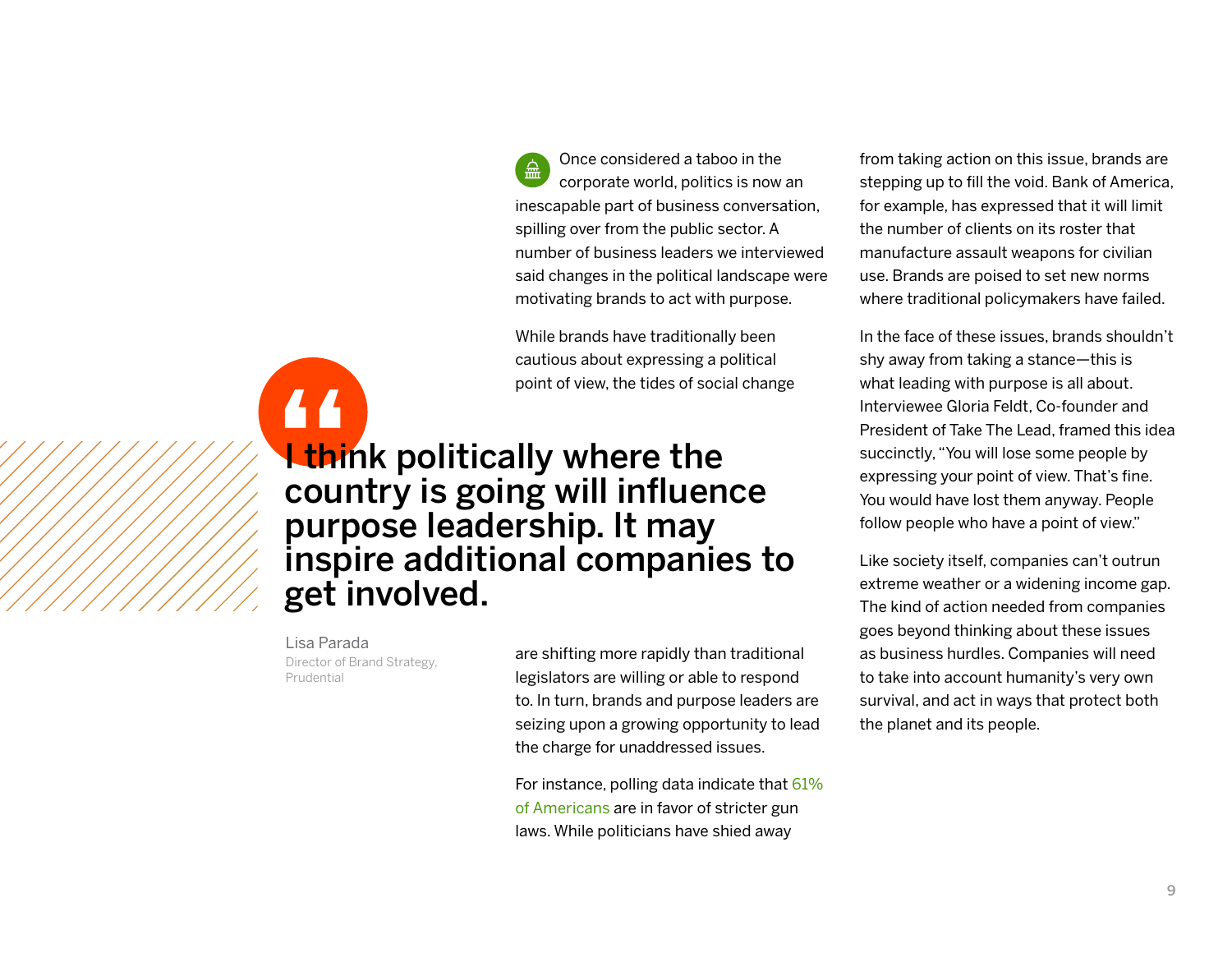# <span id="page-9-0"></span>**LEADERS PUALITIES 3 LEADERS LEADERS THE QUALITIES 3**<br>OF There **PURPOSE**



The research sheds light on players in purpose outside of traditional leadership roles. No longer is purpose leadership reserved for a few top leaders alone. Purpose leadership has been democratized. Employees, customers, and local communities—as well as C-suite leaders—all hold the power to shape a brand's purpose.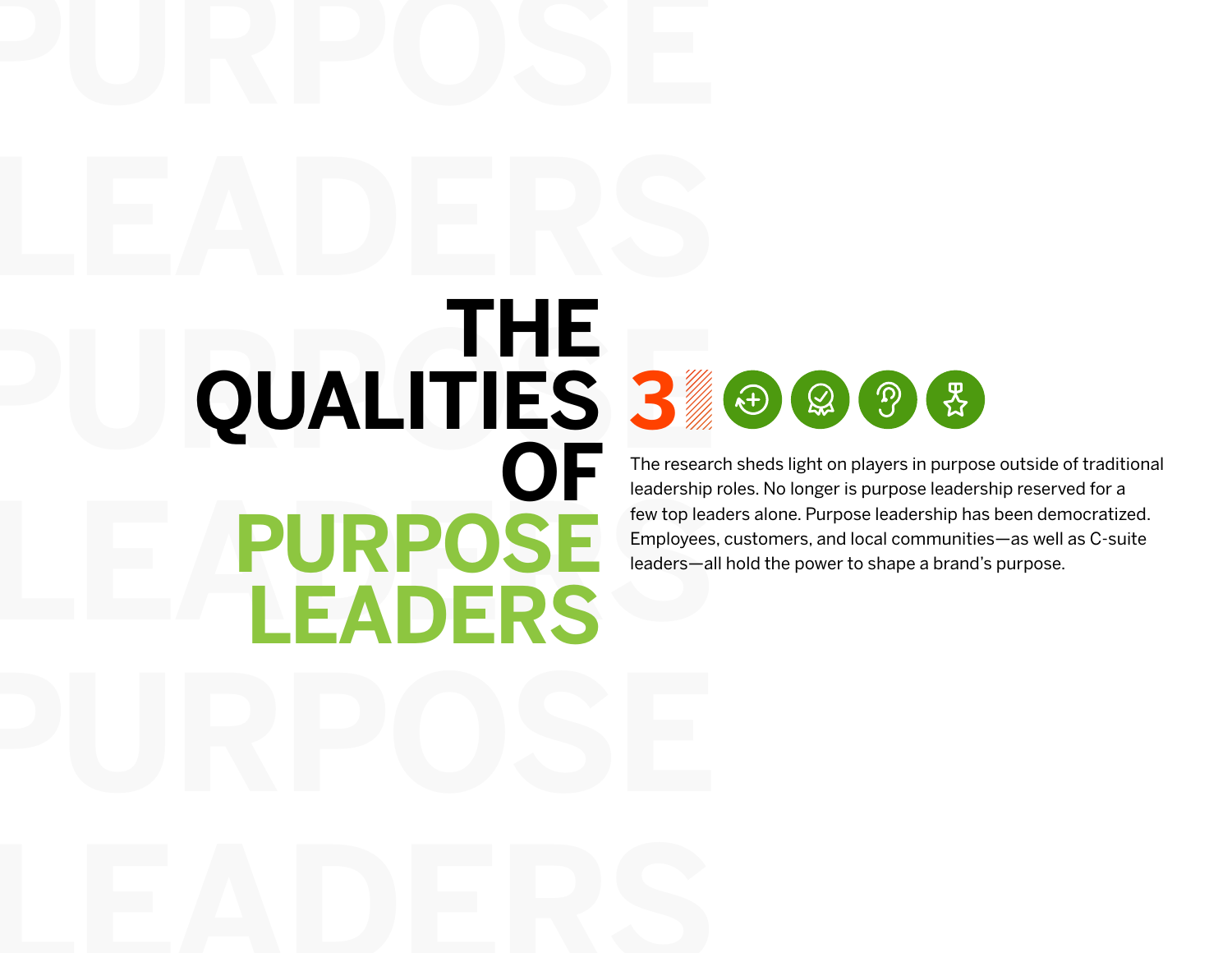

The new crop of purpose leaders don't have some<br>special esoteric quality, and aren't singularly talented or uniquely endowed to drive impact. Rather, they have learned the practical steps needed to be effective. They also know how to work with others: More than half of the respondents agree that the organizations, CEOs, and movements recognized for their impact in the face of these issues have oriented themselves towards collaborative action.

Respondents selected the top attributes they considered most important when measuring purpose leadership. A

few stood out from the rest: empowering others, personal commitment despite adversity, bravery, and active communication all top the list. These traits build upon one another and function symbiotically.

Each single quality is part of impactful purpose leadership. Together they paint a full picture of an ideal purpose leader.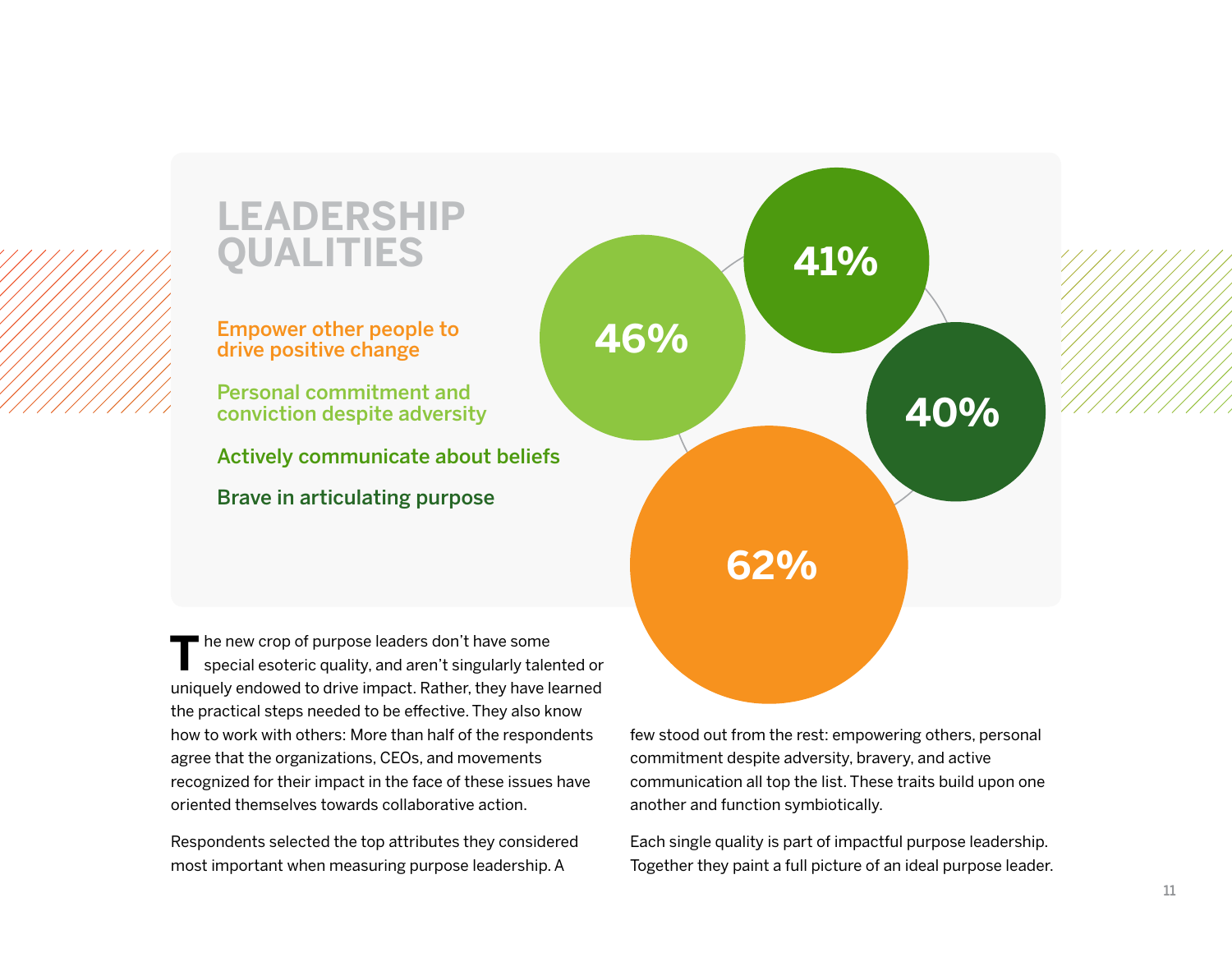

## **PURPOSE LEADERS EMPOWER OTHERS TO DRIVE CHANGE**

Empowering others is key to effecting purpose: 62% of respondents believe impactful purpose leaders embolden others to drive positive change. Leaders who empower their employees are supportive, not critical. They allow workers to innovate and experiment without fear of failure so people feel good about their work. Business leaders can learn from successful social movements, like MeToo, which have empowered people by giving them a voice.

**AA**<br> **One**<br>
is ho<br>
and One measure of success is how organizations and executives empower their employees—do they go on to be leaders even after they leave the organization?

Jordan Stein Founder, CityMatters

Interviewees note that having a purpose is itself empowering: working towards a common goal motivates people and helps people feel that they are part of a movement. By empowering others, a purpose is magnified and multiplied beyond a few key leaders. The purpose's mission expands, moves in multiple directions, and reaches beyond its organizational origins.

Brands that successfully tap into public concerns can foment action. Companies that have purpose baked into their very business mission can even get people to change how they consume. [Cause](https://thecausecollection.com/)  [Collection,](https://thecausecollection.com/) a women's clothing company cited by one interviewee, aims to provide fashionable, well-fitting clothing and contributes to humanitarian causes with each purchase. The founder created the company to empower women to incite change through fashion and responsible consuming. The business model of her company is tangible proof that companies can empower action.

#### Empowering others through conviction

We are entering a golden age of purpose leadership. As more brave voices speak, the number of organizations, brands, and movements that empower others grows. Greta Thunberg, the Swedish teenage activist who speaks out against climate change, is doing so because she fears what will happen to the environment over the course of her life. Thunberg garnered attention for her singular commitment to this cause when she staged a school strike outside the Swedish parliament building. In doing so, she catalyzed a global movement, and inspired people around the world to stand up for the environment.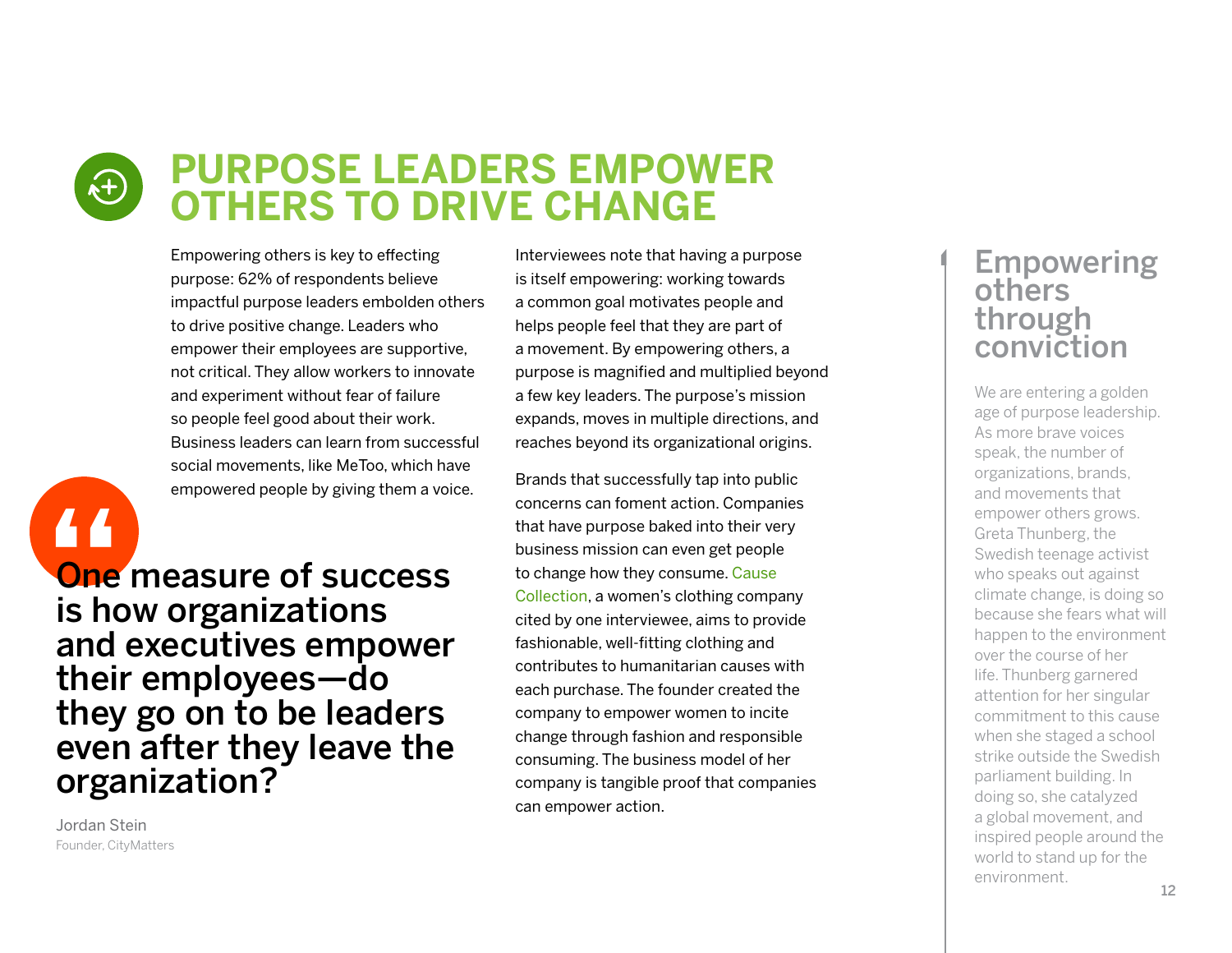#### **PERSONAL COMMITMENT IS THE**   $\bigotimes$ **HEART OF PURPOSE LEADERSHIP**

Purpose begins with a leader who is personally committed to an organization's purpose. Nearly half of respondents (46%) prioritize personal commitment and conviction in a leader despite adversity. Strong leaders understand that purpose needs to be part of a company's DNA, and should be woven into the fabric of a company's story. Personal conviction also increases the likelihood that a purpose will be successful. If a leader is personally committed, there is less of a chance they will back out or fall short.

The best leaders are adept at expressing their personal commitment authentically. This authenticity empowers others to convene around a purpose. While 37% of all participants value authenticity in purpose leaders, 89% of respondents who report that their organization is a model for purpose leadership agree that authenticity is at the core of purpose leadership. There is also high agreement among respondents who say their organization's purpose matters to their employees. It signals to employees, customers, and communities that purpose leaders care about an issue. Without authentic personal commitment from a leader, a purpose falls flat.

#### "

#### Elizabeth Ricardo Public Relations Lead, Peet's Coffee

I think if you want to have a culture that sees momentum in this day and age, and resonates with the consumers you're trying to reach, it really comes down to not just authenticity, but approachability, which is I think an offshoot of authenticity. And in order for [your employees] to find meaning in their work, you have to be approachable.

#### When authentic conviction is business

Purpose works best when it aligns with a brand's mission—it shouldn't feel like a leap. Take Seattle-based Tableau. To combat veteran and chronic homelessness, Tableau used its data to help track indigent populations to alleviate chronic homelessness. This exemplifies a company calling on its original business purpose (data tracking) to solve a social problem. Patagonia, the popular outdoor clothing and gear outlet, endorses political candidates that align with the brand's values of [protecting the](https://qz.com/work/1431940/patagonia-is-endorsing-democrats-jackie-rosen-and-jon-tester-for-senate/)  [environment](https://qz.com/work/1431940/patagonia-is-endorsing-democrats-jackie-rosen-and-jon-tester-for-senate/). Thought, action, and original mission are all authentically connected for this brand.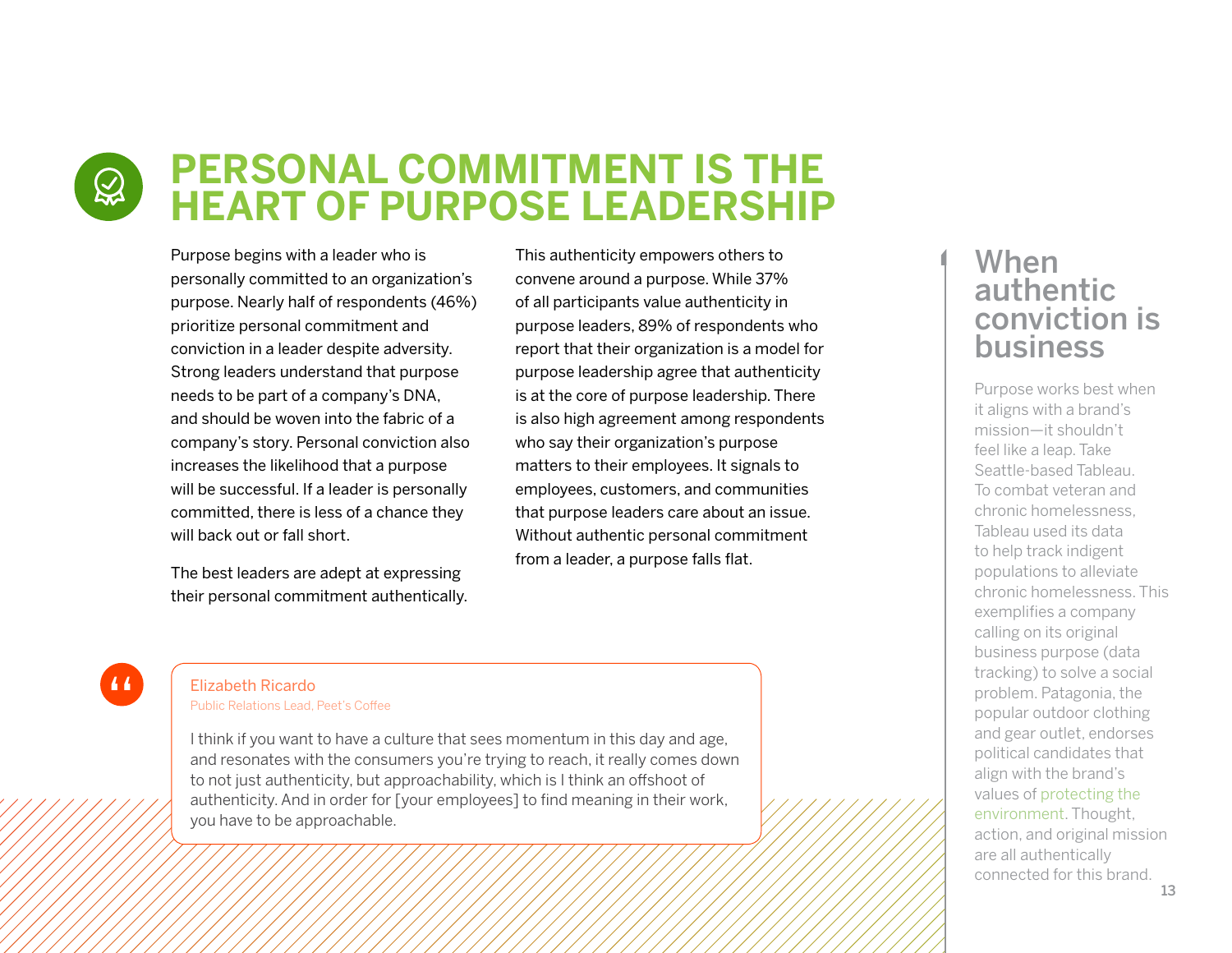#### **COLLABORATIVE EXCHANGE**   $\mathcal{D}$ **SHAPES A BRAND'S PURPOSE**

To build credibility, companies should evaluate the needs of their local communities and see where they can be addressing them better. This practice begets true authenticity: a brand cannot be authentic without listening to and understanding the needs of its people.

The idea that effective leadership involves consensus-building between stakeholders not single-mindedly pursuing one course of action—recurred throughout the interviews. Interviewees highlight the importance of collaborative exchange and listening to others. Organizations and their leaders need to engage with the communities of which they are a part, including their networks of employees, customers, suppliers, stakeholders, and even the neighborhoods where they are located.

This applies as much to for-profit organizations as it does to nonprofits and charities. Steven Althaus, now at Credit Suisse, talks about his time at BMW, when he participated in many conversations between city mayors and many different

working groups throughout the company. As key decision makers within the mega trend of "urbanization," mayors make critical choices about mobility within cities. Their input can help the car industry understand the shared challenges they face from a completely different angle.

Jessica Chen, Senior Director of Public and Professional Programs at the National September 11 Memorial Museum, talks about the importance of empathy in listening, and how this helps a purpose to stick. She says, "Purpose is thinking not just about output, but also about exchange. How do you engage with a community? This kind of leadership is more civic-minded now than it has been in the past." Her work is directly tied to her community and she sees firsthand how fruitful a dialogue can be. "I think that it's easy to charge into this climate and have a lot of things to say," she says. "But I think it takes listening to the conversations that are occurring around us, knowing when to engage, and how to engage in a way that is the most beneficial and impactful for all."

#### Listen to learn

Active listening can help companies understand where they could better serve potential customers they may have ignored. Microsoft has embarked on a massive campaign to bring broadband internet to those who don't have it. This is one way it is helping to live its mission to empower others through technology, while also alleviating this part of American inequality that is often overlooked.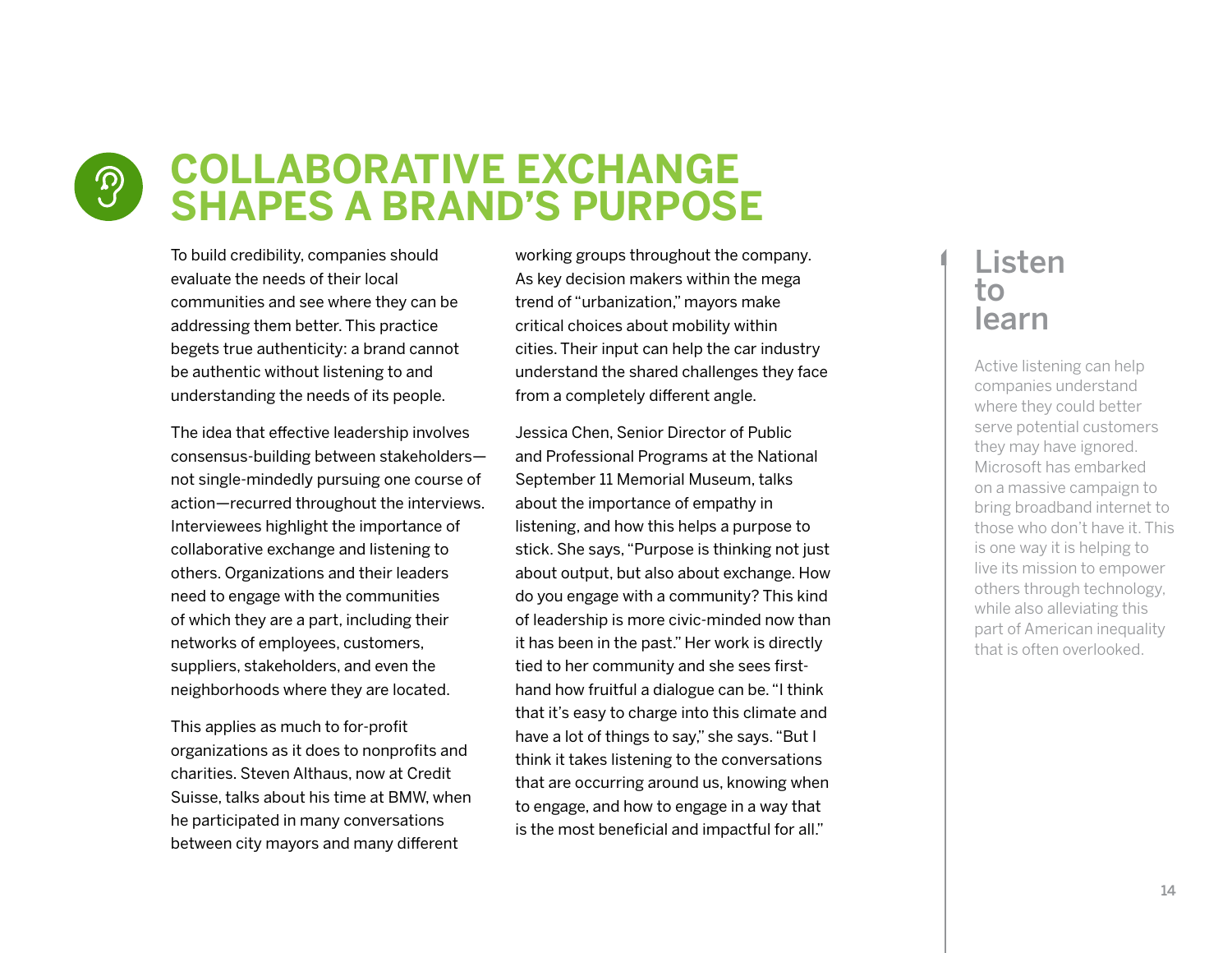

## **BRAVE ACTION BRINGS A PURPOSE TO LIFE**

Bravery shows commitment to a purpose, even during trying times. The overall respondent pool says that bravery in articulating a purpose is a trait particularly important for corporate leaders. Bravery must go beyond articulation: A purpose needs swift action. Nearly all of the respondents from self-reported model purpose organizations (96%) say that a brave voice's ability to act at an opportune moment is as important as his or her purpose. Brave action, these respondents tell us, gives a purpose its wings. What's more, 77% of all respondents agree that brands have a moral obligation to engage with societal issues when it impacts their business. Brave action is a necessary part of how brands live their purpose.

At some moments, public support is what motivates brave action, and having the temperament to take stock of that sentiment and react accordingly is essential. Starbucks, for example, has [vowed to stop using plastic straws](https://www.nytimes.com/2018/07/09/business/starbucks-plastic-straws.html) by 2020 following media coverage depicting immense ocean pollution caused by these disposable accoutrements. Marriott employees receive training to look out for signs of sex trafficking at Marriott hotels. Historically, corporations have feared association with this issue and so have turned a blind eye, but Marriott is stepping up as an advocate for social justice. Issues that have garnered outrage by the public are taken up by brands who want to do good and find favor with the public.

#### **Bravery** starts at home

AirBnB has doubled down on its belief that communities should represent a safe haven to its members at all times. Its disaster and emergency relief stays program allows hosts to offer their homes without charge to people in need as soon as disaster strikes. The company offers 24/7 customer support in disaster areas, and helps hosts prepare for disasters before they strike. AirBnB also has a refugee and asylum seeker host program—it is always prepared for this ongoing crisis.

"

#### Gloria Feldt Co-founder and President, Take The Lead

To me the alignment and the integrity between purpose and values stated, and purpose and values acted on, is probably the main thing. It will always come home to roost if your company is not living those values.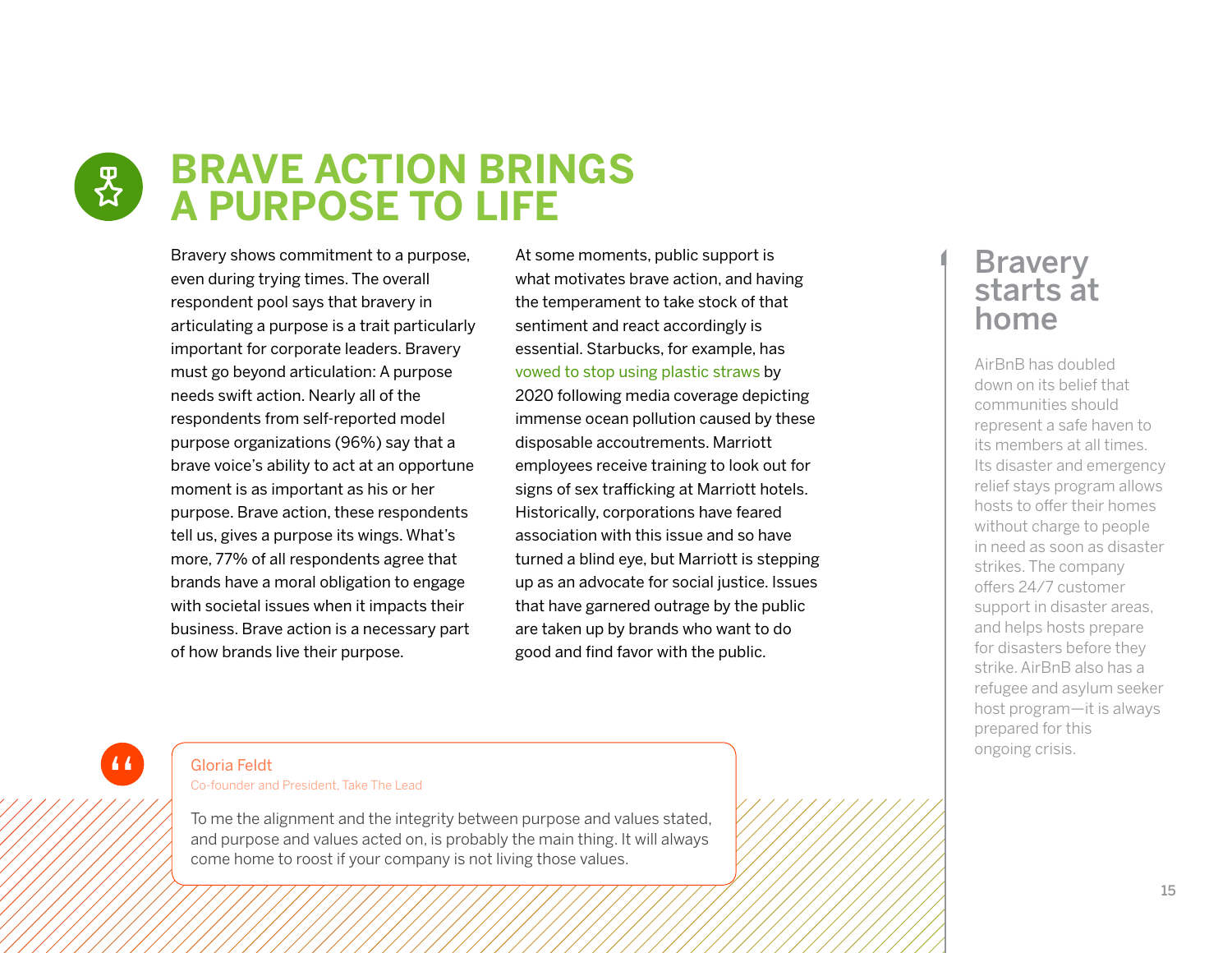## **WHO HOLDS THE POWER OF PURPOSE? IT'S NOT JUST CEOS.**

Beyond active listening and community engagement, there is evidence that purpose-driven leadership will come from outside the executive level. Nearly threequarters of survey respondents believe that, in 2019, purpose leaders will yield power and influence to employees, customers, communities, and societies. Several interviewees believe purpose leadership can come from any level of an organization, something Amanda Steimberg, Global Industry Marketing Leader at EY, called "the democratization of purpose."

This mindset might mean CEOs and board members should relinquish some control and "empower team members to make decisions,'' said CityMatters founder Jordan Stein. This democratic model prevails amongst participants: a slim majority, 54%, agreed purpose leaders are just as likely to be found within the lower ranks of a group as in management positions. This is an indication that there is a rise in employee activism that needs to be addressed and respected. Employees want to be part of the forward momentum of their organization.

Moreover, 82% of respondents who report that their organizations are models for purpose leadership say brands have a moral obligation to engage with societal issues when it impacts their employees. This ties directly to the issue of inequality: employees are demanding a greater stake in their employer's mission. If a company wants to actualize its purpose, it will have to acknowledge its employees' perspectives.

of respondents agree that purpose can start anywhere; it does not need to trickle of respondents agree that purpose can

down from the top of an organization.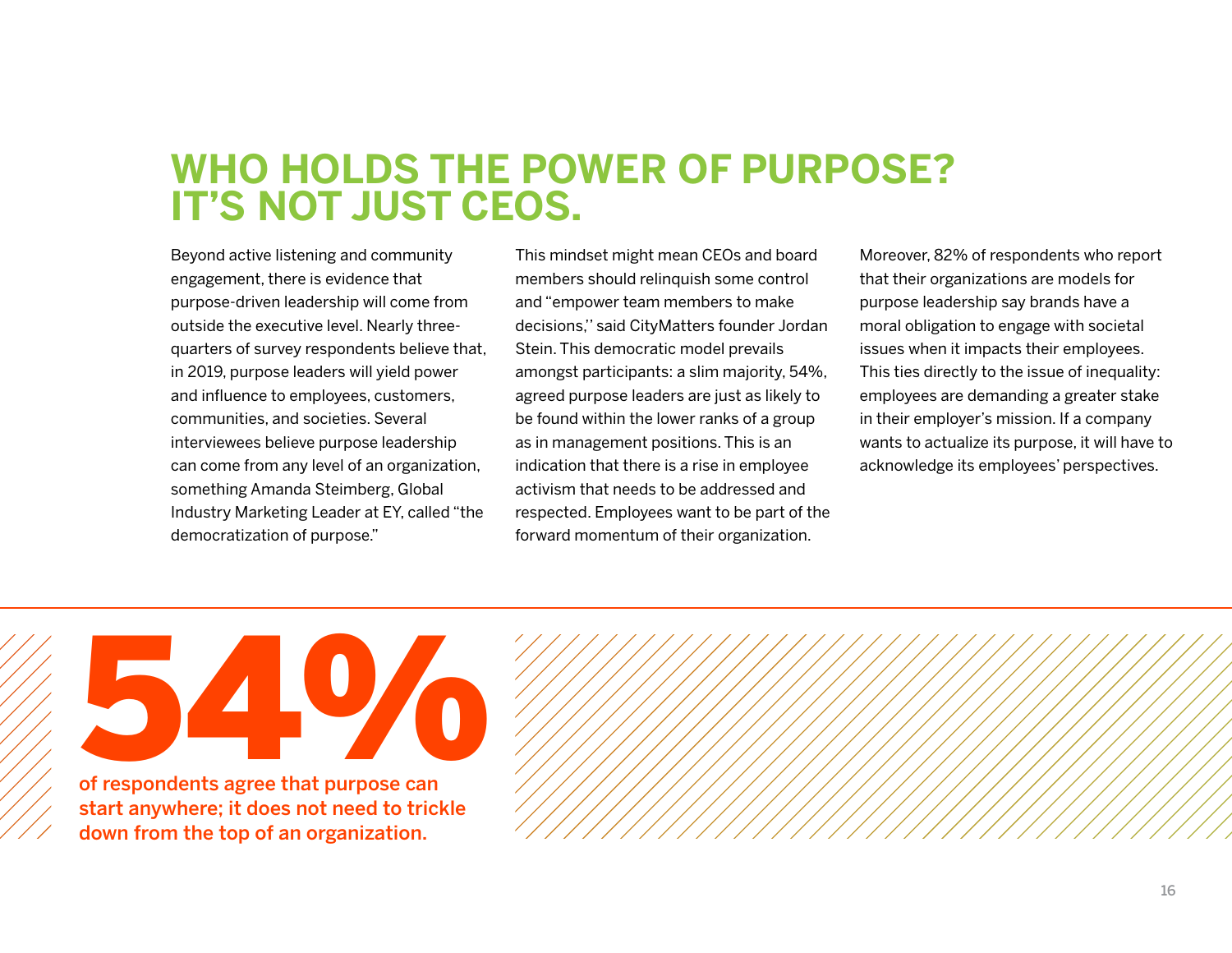# <span id="page-16-0"></span>**BUILD A PULD A 4 ENDURES HOW TO BUILD A 4PURPOSE THAT**



Beyond an examination of what purpose leadership looks like, and who holds the power of purpose, key findings emerged that point to a playbook on how brands can effectively build and execute a purpose strategy. At a high level, purposeful leadership starts with clear conversation, leads to impact that employees see, and evolves into meaningful communications with the wider world.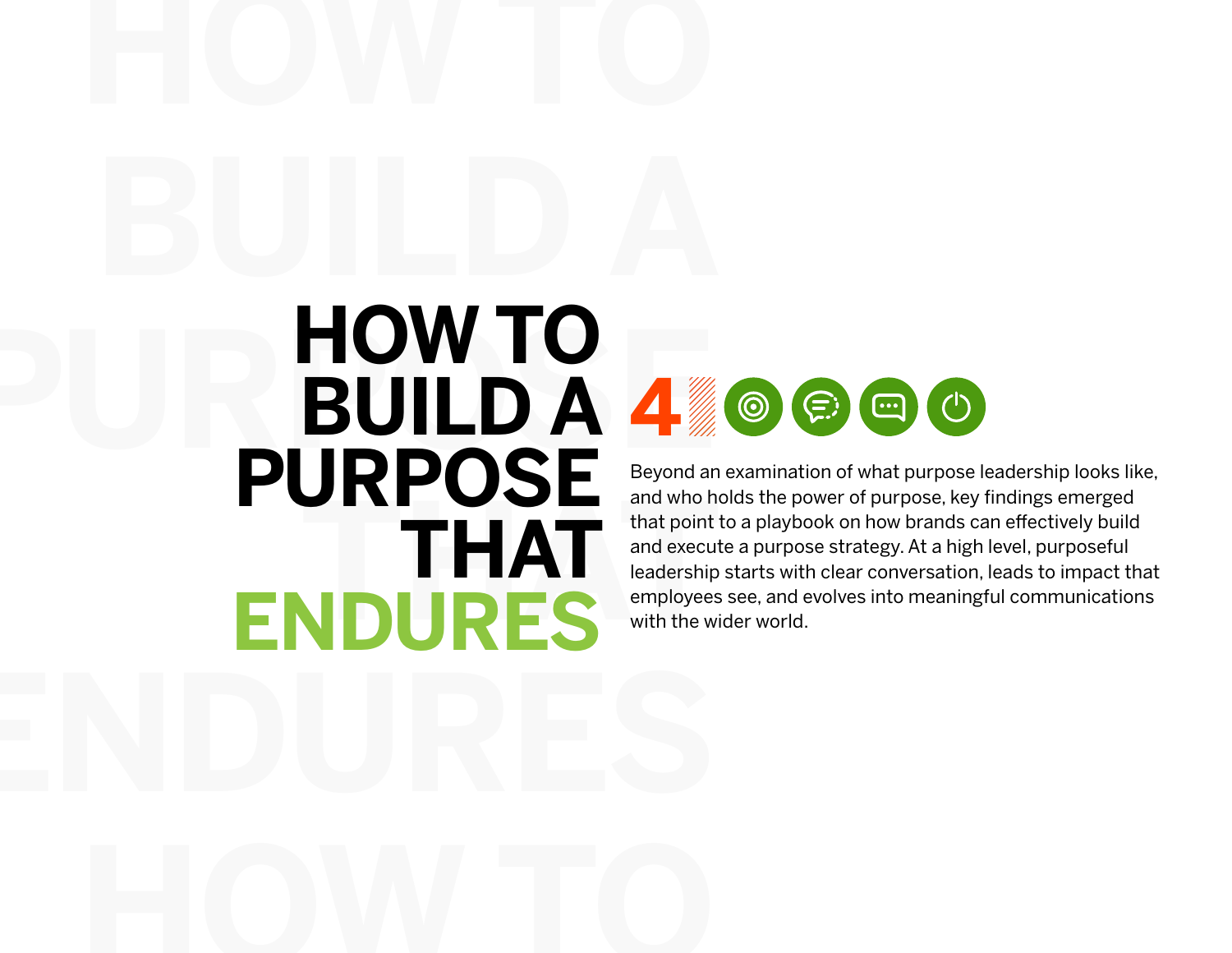These steps can help brands navigate that journey:

#### **1. DEFINE YOUR PURPOSE**



Identify the core strengths of your original business mission.

Draw a brand purpose from this foundation.

#### **2. DIALOGUE WITH YOUR STAKEHOLDERS**



Convey that what you stand for connects to your customers' needs and values.

Build an exchange with local communities, including your employees.

#### **3. ALIGN STORY AND ACTION**

Align communications and action in service of your brand purpose.

Adapt your communication style to address changing societal issues and needs.

#### **4. ACTIVATE AND BUILD A MOVEMENT**



Deploy your brand purpose at relevant, necessary moments.

Evaluate purpose strategy at key milestones to ensure it has lasting impact.



Purpose must be rooted in your brand's original mission in order to be authentic. Bring clarity to your brand's reason for existence and carry those efforts forward to define your purpose. A good starting point is looking at your brand's original mission and what it already does well. This presents a strong, authentic foundation from which a purpose can emanate organically.

#### **DIALOGUE WITH YOUR STAKEHOLDERS**

Communication starts at home—with your employees, communities, and customers and expands to everyone from shareholders to advocacy groups. Convey that what you stand for connects to the needs and values of your people.

When it comes to employees, they don't want to just show up to a job and do their bosses' bidding—they want to feel part of a movement that is bigger than any one person. That is why employees are best engaged when their company's purpose is implicit in each and every action. When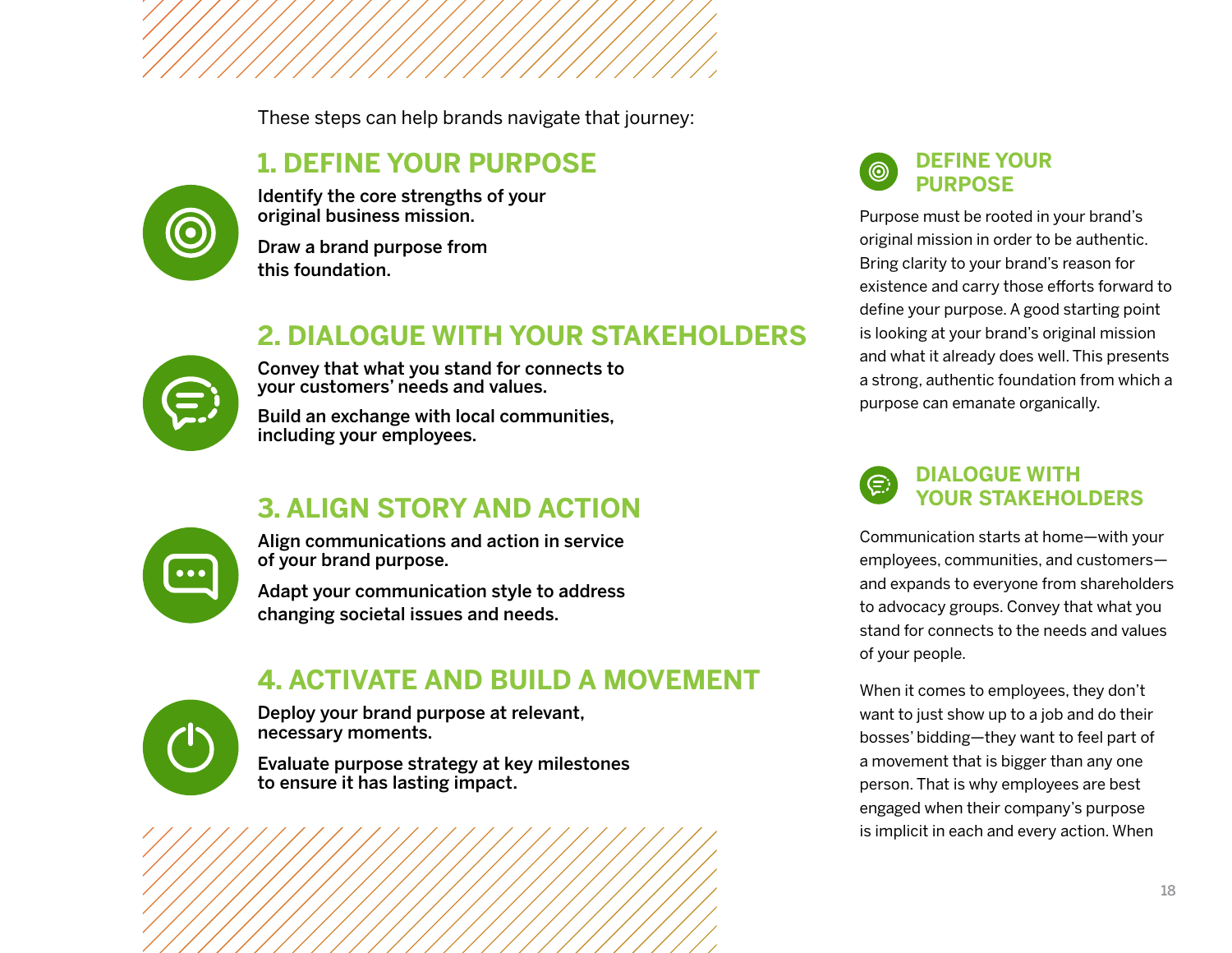purpose is this clear, and does not need to be constantly articulated, employees feel empowered—65% of respondents from employee-dependent organizations agree.

To engage customers and the general public it's about telling—and retelling. Repeated articulation of purpose helps customers understand an alignment of values, and solidifies a brand narrative in which customers can see themselves. This is evident in the 57% of respondents from customer-dependent organizations who say articulating purpose repeatedly and explicitly is essential. It helps to shape a story to which customers can relate.

Good storytelling has to be authentic. People are really savvy, and there's a lot of information available to them. You have to have a pretty high level of authenticity when you're trying to communicate with your constituents about these issues. AA<br>Goo<br>Peol<br>Iot o



It isn't just what you say and do, but how you say it and do it. The respondents report that simplicity (87%) and authenticity (85%) top the list for meaningful communication, and 81% of respondents agree that a fragmented message is as ineffective as no message at all.

When a brand's purpose message is focused, repeatable, and sustainable, it makes it memorable and helps to differentiate it amidst the noise of other brand messages. These tenets shape messaging that is genuine and unshakeable at its core, but still malleable to evolve with changing social issues.

Erica Helms Director of Strategy, Stone Barns Center for Food and Agriculture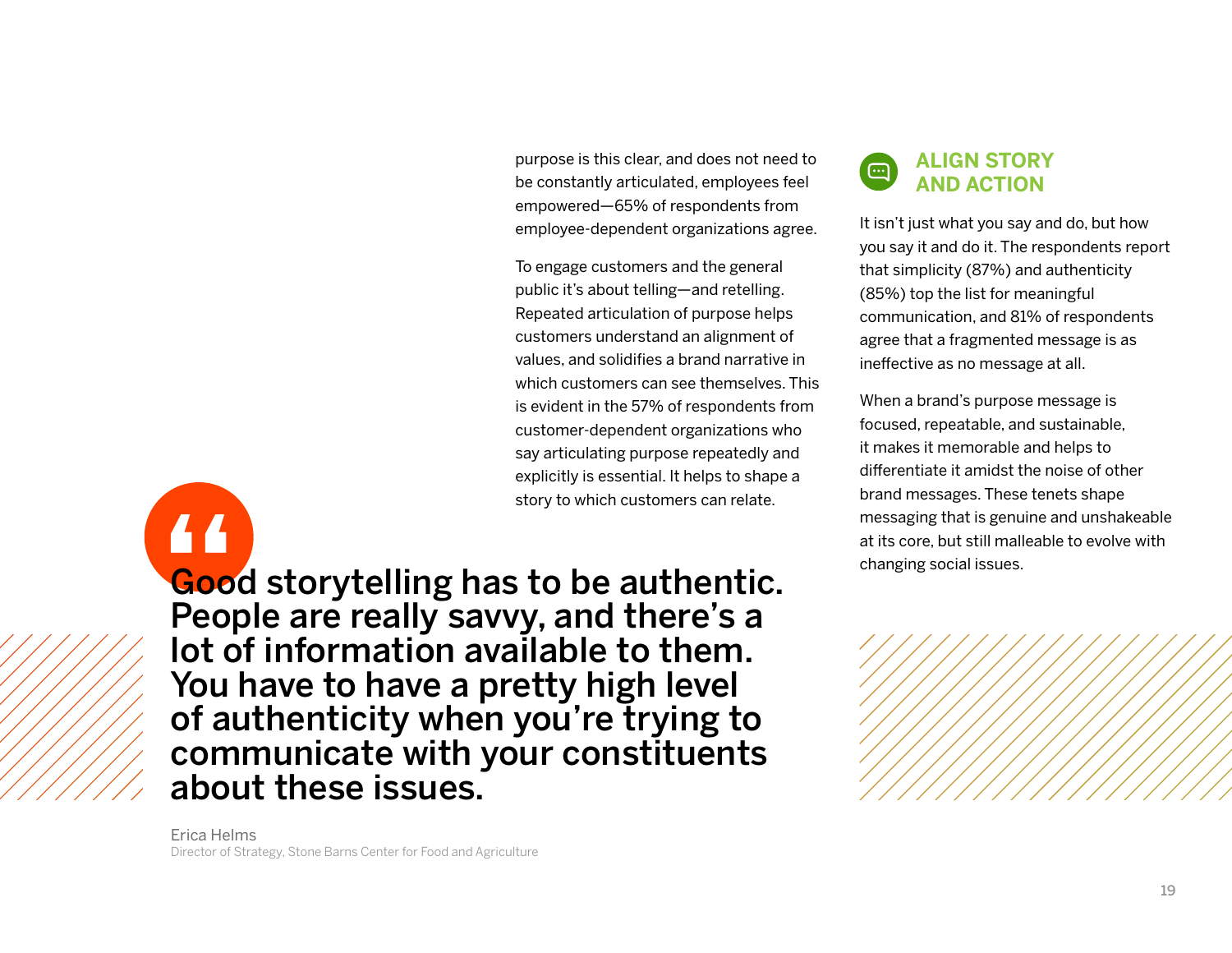#### **FACTORS RECOGNIZED AS CREATING A LASTING MOVEMENT**

#### **ACTIVATE YOUR PURPOSE AND BUILD A MOVEMENT**

Activation is about connecting to the outside world: turning thought into meaningful action. If you have defined your purpose, communicated with your audience, and aligned story and action, you will have a purpose that is consistent, ingrained, and reflective of your audience.



ENGAGING WITH COMMUNITIES, PEERS, AND EMPLOYEES 61%

POWERFUL MESSAGE 65%

CLEAR VISION AND GOALS 82%

From there, a brand can act from a place of purpose when moments of need arise. These opportune moments allow a brand to demonstrate the efficacy of its purpose strategy. After all, purpose doesn't live in branding or theoretical frameworks, but rather in real, measurable impact that follows intentional preparation.

Defining an organization's purpose is a long-term process, several executives point out. Long-term change is measured not in quarters or years, but decades. Although naturally there's no guarantee the next generation will carry on the legacy, a movement or mission that's enduringly relevant is likely to outlive the current leadership. Leaders need to be humble enough to recognize the limits of their influence. If a leader inspires people with a bright idea or purpose-driven initiative, however, it can outlive both them and the organization. To build towards that legacy, leaders should take stock of their purpose strategy at regular intervals and put their purpose's legacy above their own.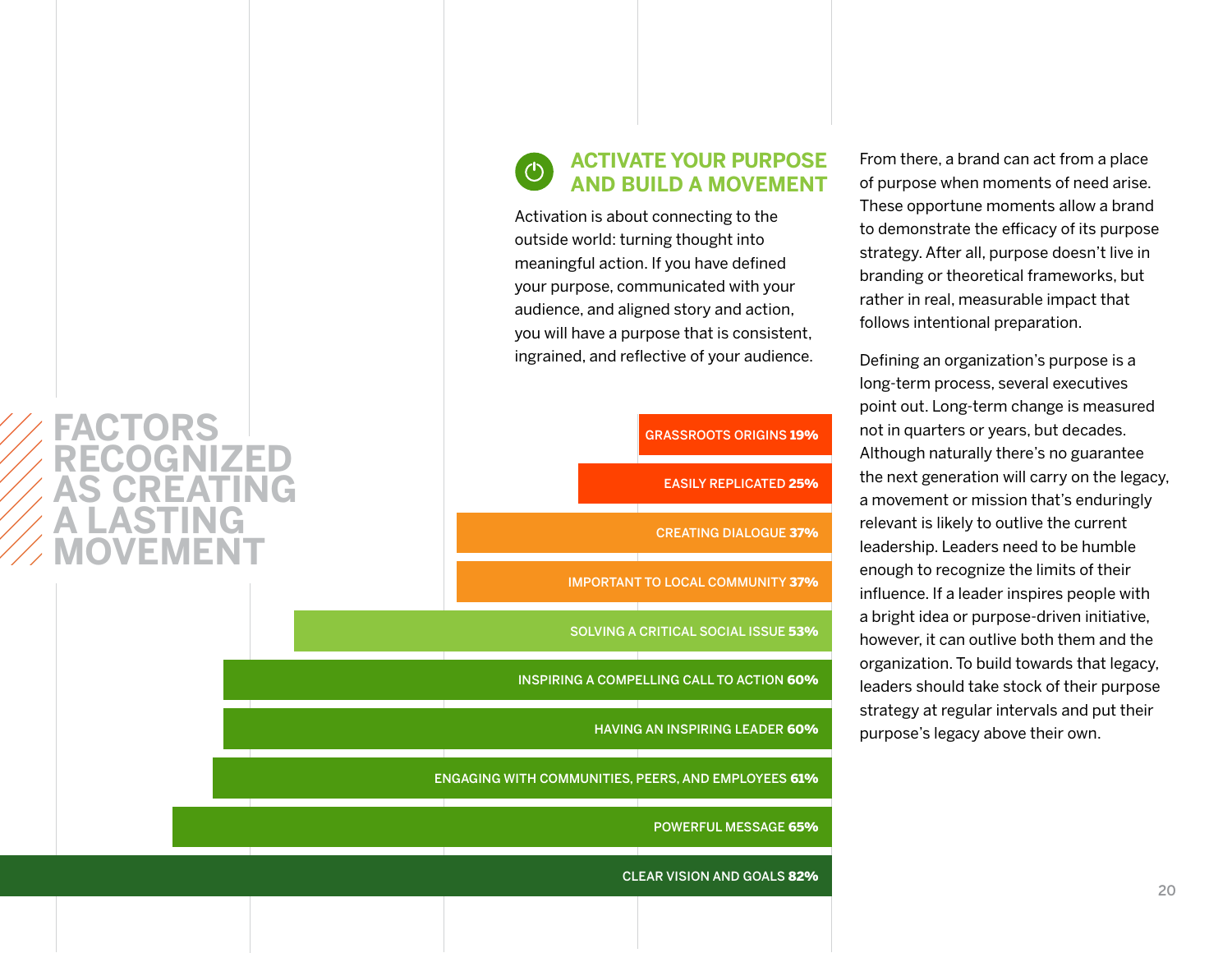## <span id="page-20-0"></span>**WILL BE A BURPUSE 5 SURVIVAL** *Purpose in favo*<br>**SURVIVAL** *Purpose in favo*<br>**Purpose fits int PURPOSE 5WILL BE A BRAND'S SURVIVAL TOOL**



Even in the face of economic headwinds, brands will need to continue to take a bold stance in building their purpose program from within. The economy will have the most outsized impact on purpose: 80% of respondents agree that if an economic recession were to hit, there is a risk of abandoning purpose in favor of financial health. It makes sense, then, that as rumors of a recession swirl, the question of how a brand's purpose fits into its financial strategy is top of mind.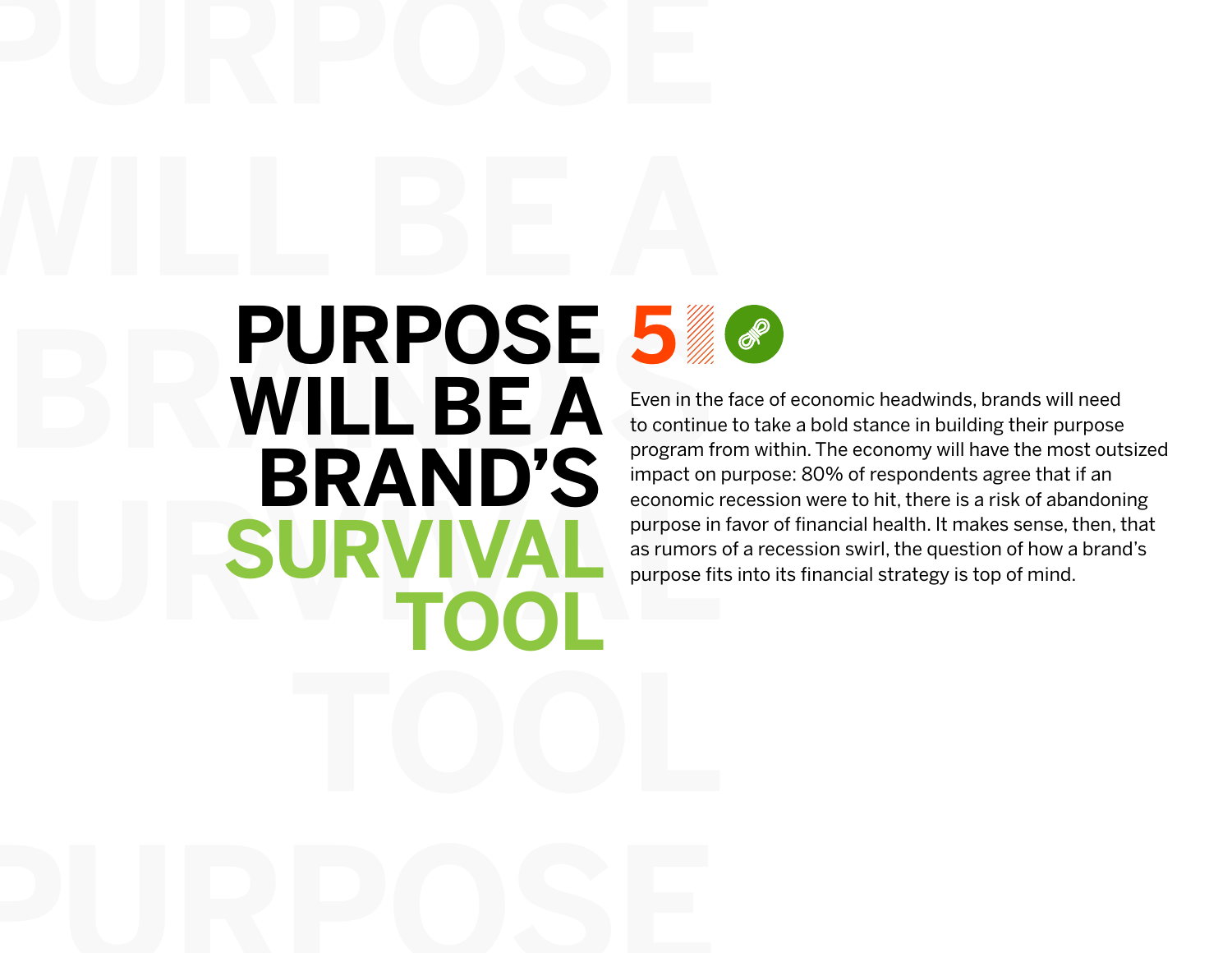TT he research speaks clearly:<br>
respondents worried about a recession agree that it will be even more critical for brands to step up in this context. Brands must therefore consider their purpose a long-term strategy that can help them weather the peaks and valleys of economic uncertainty. Once considered dispensable during times of economic instability, purpose is now too important a part of brand strategy and longevity to abandon—even during a recession. Part of that rationale comes from how the public asserts its influence on brands—and rewards them with dollars and loyalty.

Unlike set-term politicians, brands must live with their choices for a long time. Purpose can be the fortification for that long haul. A brand's purpose should accommodate new ideas and evolve with current events while staying true to its original mission. Certain

issues, like the environment, may take precedence over all else. "Nothing's going to exist forever" says Keith Eshelman, Founder of [Parks Project](https://www.parksproject.us/). "Create your purpose so that it can accommodate new ideas, and evolve, and change, but also stick true to what you set out to do."

Additionally, brands and leaders that have not traditionally been pioneers of purpose may be poised to have the greatest impact in the years ahead. One respondent predicts that the finance industry will soon step up in a more holistic way. Another notes that those who have acted poorly in the past may be the most motivated to seek change. Nestle, once castigated for its waste and disposable products, has committed to making all of its packaging recyclable or reusable by 2025. A company with the most to gain may be inspired to take the boldest action to transform its brand narrative.

#### **Discerning** customers will walk

The research shows that people will form deeper connections to brands, but 74% of respondents say that customers won't stay with brands that don't share their values. Future customers will thus be more discerning about brands they choose. If they don't see themselves in a brand story, or they feel alienated by thoughtless actions, they may walk. This becomes pronounced during a recession, when consumers are even more selective about spending.

#### **THE ECONOMY LOOMS AS RGEST THREAT SE LEADERSHIP**

DISAGREE 5%

NEITHER AGREE NOR DISAGREE 15%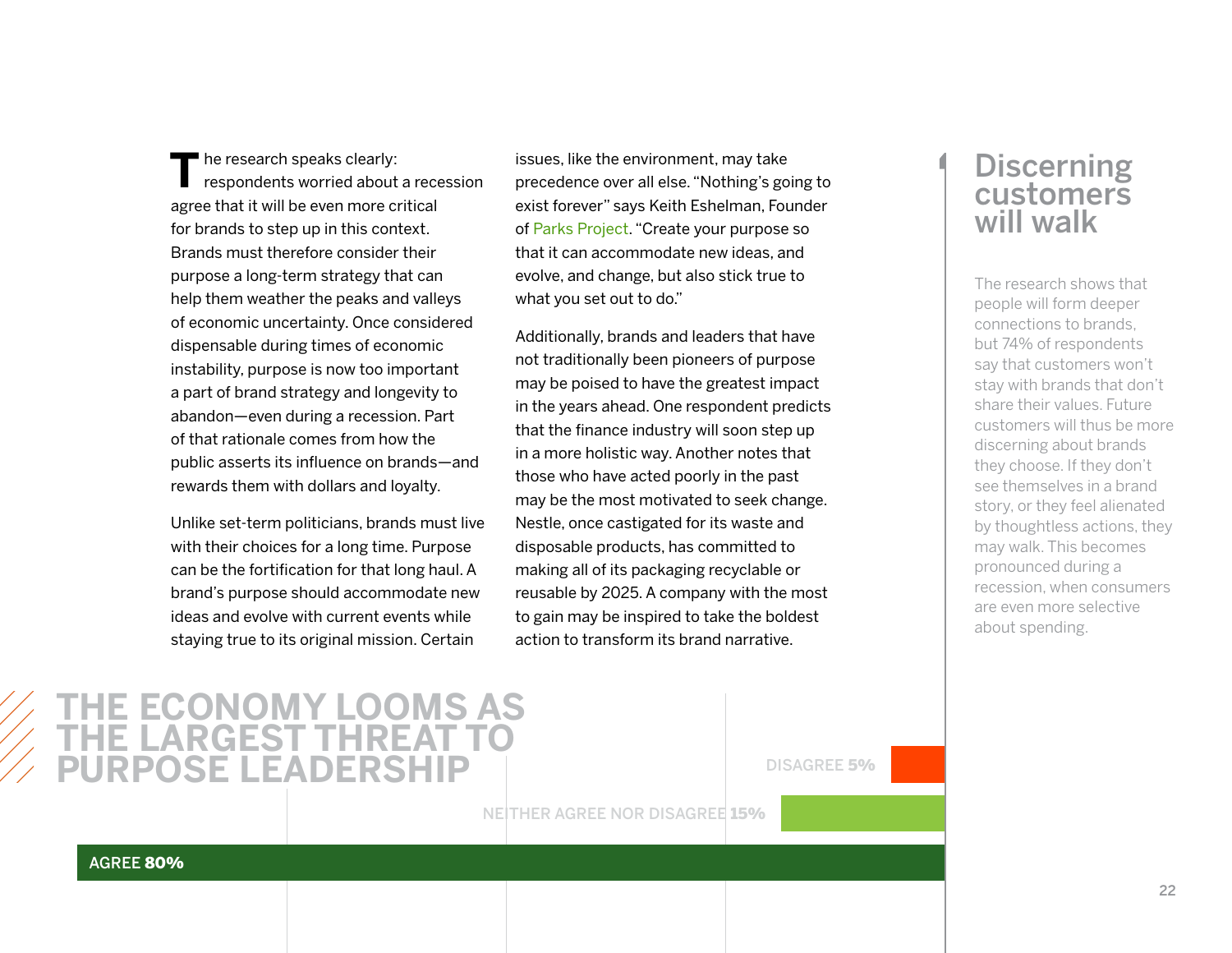## **LEAD WITH YOUR PURPOSE**

Ultimately, purpose is a core value; authenticity is the best compass for retrieving it. The first step in finding a purpose, then, is by examining a company's original mission. The resources and know-how a brand already possess are good indicators of where positive change may have a wellspring in an organization. Shaping communications to be clear and authentic, engaging with audiences in ways that resonate with and empower them, and acting bravely at key moments are all part of an effective purpose strategy that can lead to long-term change and create a lasting legacy.

Leading with purpose doesn't happen overnight, but with thoughtful listening, commitment, and bravery, a brand may find its nascent purpose strategy already tucked into a line of business. If the current social and political landscapes tell us anything, it is that the time is ripe to make business strategy a purpose strategy. A company's survival will depend on it.